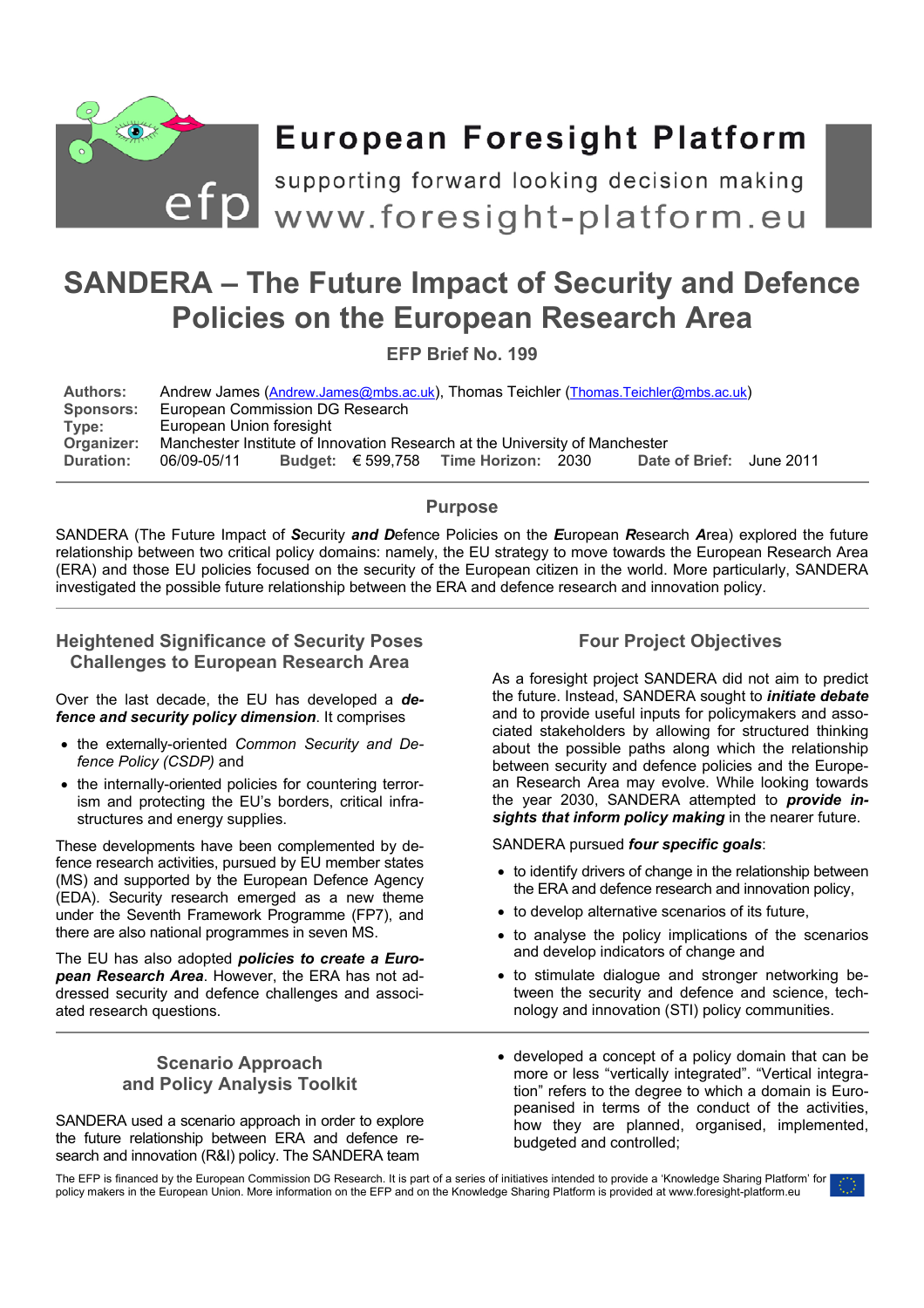**SANDERA – The Future Impact of Security and Defence Policies on the European Research Area: Foresight Brief No. 199** 

- examined the relationship between domains that we term "horizontal integration":
- developed ideal type "tones" for the relationships: indifference, cooperation, integration and competition;
- identified drivers of change that might influence a move in the direction of one of those "tones" and built four scenarios based on those tones.

The SANDERA team also

- considered the policy implications for the ERA of a move in the direction of each scenario;
- developed indicators for each scenario that might act as "early warning" signals;

## **S&T Policy Meets Security Policy**

The *starting point* for the SANDERA project was our belief that changes in the relationship between European security and defence policies and European STI policy could have profound implications for European science and technology and the pace and character of the move towards the ERA.

We observed that

- there are very few academics or practitioners in the STI policy community in Europe who are systematically studying this relationship;
- the work that has been done on the relationship between security and defence policies and STI policy has been centred on the United States;
- there has been little dialogue between the STI policy and security policy communities.

#### **Changing Dynamics**

The SANDERA team identified three key elements that may influence the future relationship between the ERA and defence research and innovation policy:

*Knowledge dynamics* refer to the changing processes of knowledge creation, accumulation and use. Recently there has been the rapid expansion of the generic capabilities that create technological commonalities across seemingly unrelated innovation domains.

- The simultaneous growth and integration of the knowledge base increases technological uncertainty because disruptive innovations will now occur in a much greater number.
- It can lead to heightened techno-economic and techno-military rivalry both regionally and globally.
- New technological capabilities can change the security landscape by empowering new actors.
- Our growing dependence on complex high technology infrastructures creates new vulnerabilities.

All of this puts considerable pressure on the defence innovation systems of individual countries. A typical

• created a policy analysis toolkit providing a typology of different sorts of policy intervention.

SANDERA engaged experts from EU member states and Brussels – government, industry, academia and civil society – with experience in either European research (policy) or security and/or defence (policy).

Following an extensive desktop research on existing foresight exercises on our topic, we interviewed about 100 experts and conducted two workshops in Brussels in November 2010 and May 2011 respectively.

response to this pressure has been the efforts to increase the connectivity between the defence and civilian parts of the innovation systems, with the "dual-use technologies" playing the role of lynchpins. However, even the largest countries will not be able to internalise the required knowledge base to stay self-sufficient, suggesting a need for international cooperation.

*ERA dynamics* refers to the changing political landscape due to the policy initiatives that deliberately try to shape and influence research and innovation in the Union. The European Research Area was launched in 2000 and has changed the governance of research (and innovation) across Europe considerably, having led to new forms of functional coordination and integration in the governance of research. ERA is a broad, deliberately ill-defined concept to tackle key institutional challenges of research and research funding in Europe, such as fragmentation of research funding and research efforts, the openness of data, mobility of researchers, horizontal and vertical coordination of funding and policy making and subsequently of research activities. The ERA has sought to create a truly open market for research and knowledge and by re-organising governance for research and creating new institutions and organisations for funding in Europe. In doing so, research is meant to contribute much more directly, effectively and efficiently to tackling societal challenges and to improve Europe's position in the innovation performance with the US, Japan and a whole set of emerging economies.

*Security dynamics* refers to the changing security and defence environment as we start the 21<sup>st</sup> century. After the end of the Cold War, European states have faced new security threats and risks connected to the rising interdependence between states, as well as the spread of new technologies upon which our societies increasingly rely for everyday life in addition to the traditional defence challenge.

The boundaries between security and defence have blurred in terms of threats and technologies utilised, yet they have remained very strong and distinct at the institutional level. Particularly the defence sector retains some distinctive characters, regarding, for example, the research and development but also the procurement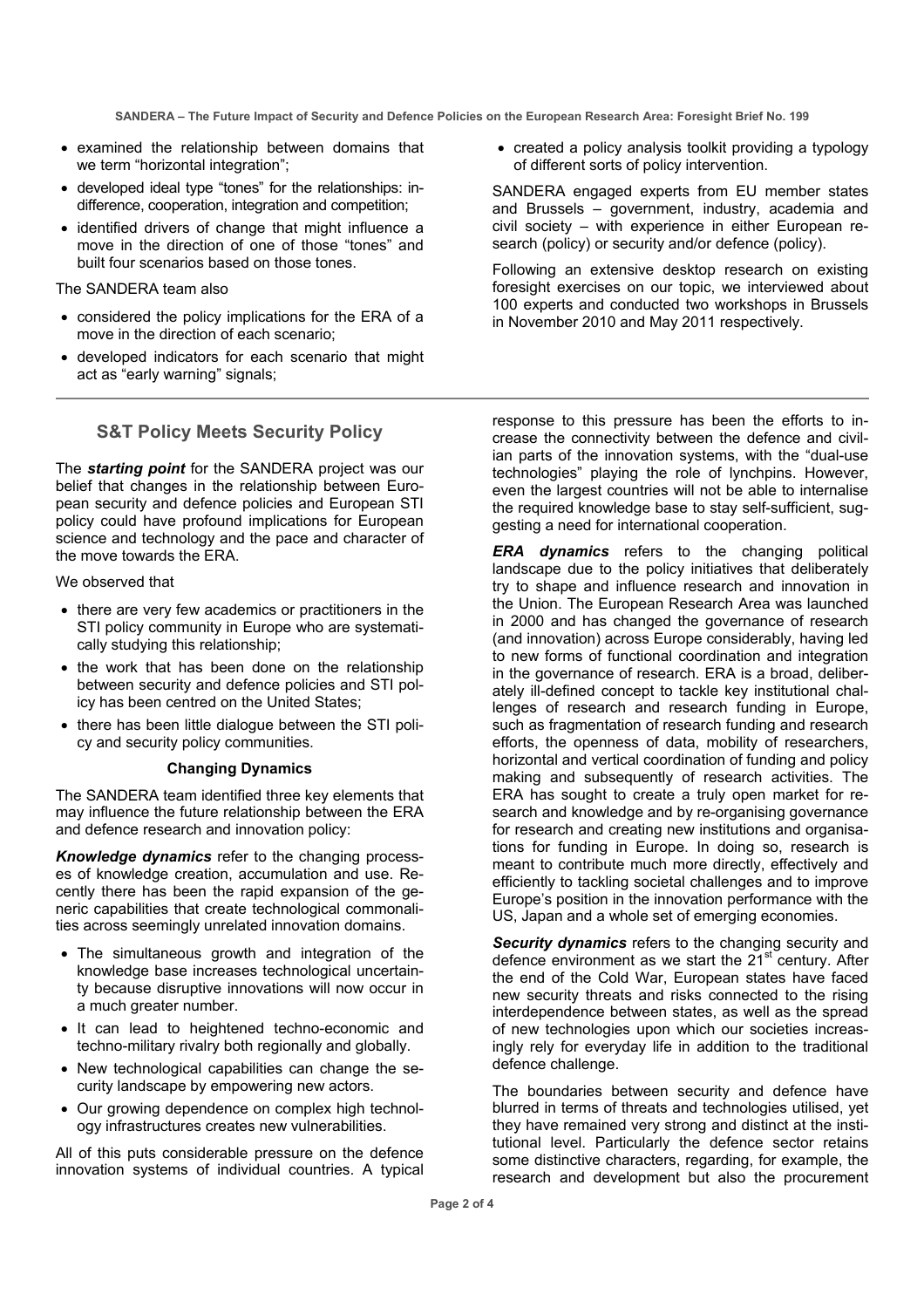**SANDERA – The Future Impact of Security and Defence Policies on the European Research Area: Foresight Brief No. 199** 

process, and has experienced a lower degree of "vertical" integration than other sectors.

There have been developments at the EU level in the funding of security and defence research although this field remains primarily the domain of member states. SANDERA notes the security research programme established under the Seventh Framework Programme. We also note the role of the European Defence Agency. SANDERA also emphasises the growing attempts to promote closer linkages between the Framework Programme and the European Defence Agency's defence R&D agenda through the Commission-EDA *Framework Co-operation on Security and Defence Research*.

## **Four SANDERA Scenarios and Their Policy Implications**

#### **Scenario 1: ERA and Defence R&I are** *INDIFFERENT* **to Each Other in 2030**

By 2030, the relationship between the ERA and European defence research and innovation (R&I) is predominantly characterised by indifference. Despite the legal possibilities provided by the Lisbon Treaty, *defence* R&I has not become a cornerstone of the ERA concept and has not entered the mainstream ERA debate. Defence is largely seen as a technology follower rather than a technology leader; innovations in defence technologies draw on civilian technologies. While the policies for the ERA are pursued at EU and national levels, defence R&I activities are conducted primarily through relationships between MS.

ERA and defence R&I policies are set and implemented independently, without any noteworthy communication between the two policy communities. There is no institutionalised structure to discuss defence technology needs with ERA. Hence, there is no flow of resources between the two domains. Intellectual property rights (IPR) and research funding rules are kept separate. Actors keep this separation intentionally. The Indifference Scenario is characterised by defence R&I not being featured among the ERA Grand Challenges.

#### *What should be done if we want to move towards a world of "INDIFFERENCE" in 2030?*

Even if the two policy domains remain largely indifferent to each other, policy makers in both fields should carefully observe the developments in the respective other domain.

*Enhance strategic policy intelligence capacity***:** ERA and defence policy makers should install an "early warning system" system of change in this area and the consequences this might entail for ERA.

#### **Four Scenarios to Explore the Future Relationship between ERA and Defence R&I Policy in 2030**

The key issue addressed in the SANDERA project has been whether the relationship between defence research and innovation policy and the ERA may change in the future. It will be noted that the SANDERA scenarios provide contrasting visions and one of the key differences between the scenarios is the extent of horizontal integration (between defence research and the ERA) and vertical integration (between MS and the EU level).

#### **Scenario 2: ERA and Defence R&I**  *COOPERATE* **with Each Other in 2030**

By 2030 the relationship between the ERA and defence R&I is characterised by closer linkages between ERA and defence research. The distinction between security and defence R&I has remained in place and the successor of the Framework Programme continues to be restricted to non-lethal applications. Co-ordination between the European Commission and the EDA develops along the lines of the *Framework Co-operation on Security and Defence Research* to promote synergies. ERA and defence R&I policy makers identify many common interests while retaining their distinctive goals, regulations and rules and working with separate funding mechanisms.

ERA and defence R&I policies are set independently, but mechanisms are put in place to co-ordinate policy implementation. Regular, systematic dialogue on distribution of resources leads to efficient use of financial and human resources. IPR rules are kept separate. Defence is not featured among the ERA Grand Challenges but receives increasing attention in ERA policy goals and rationales. However, civil security is perceived as a societal Grand Challenge and security R&I is addressed with the full range of ERA policy instruments.

#### *What shall be done if we want to move towards a world of "COOPERATION" in 2030?*

*Deepen the existing dialogue***:** For the Cooperation Scenario to develop fruitfully, a new level of policy discourse and awareness must be established. Cooperation between agents pursuing different final goals is most likely to occur around shared sub-goals.

#### **Scenario 3: ERA and Defence R&I**  *INTEGRATE* **with Each Other in 2030**

By 2030, defence R&I is fully integrated into the ERA and has become another element of the EU's research and innovation policy very much like security or aeronautics. A political decision has been taken by the European Council that defence research should be included in the Framework Programme and Programme funds should be used for technology development in support of CSDP tasks. There is recognition by policy actors from the ERA and defence R&I policy fields that working

**For more information visit the website and subscribe to the mailing list at www.foresight-platform.eu**